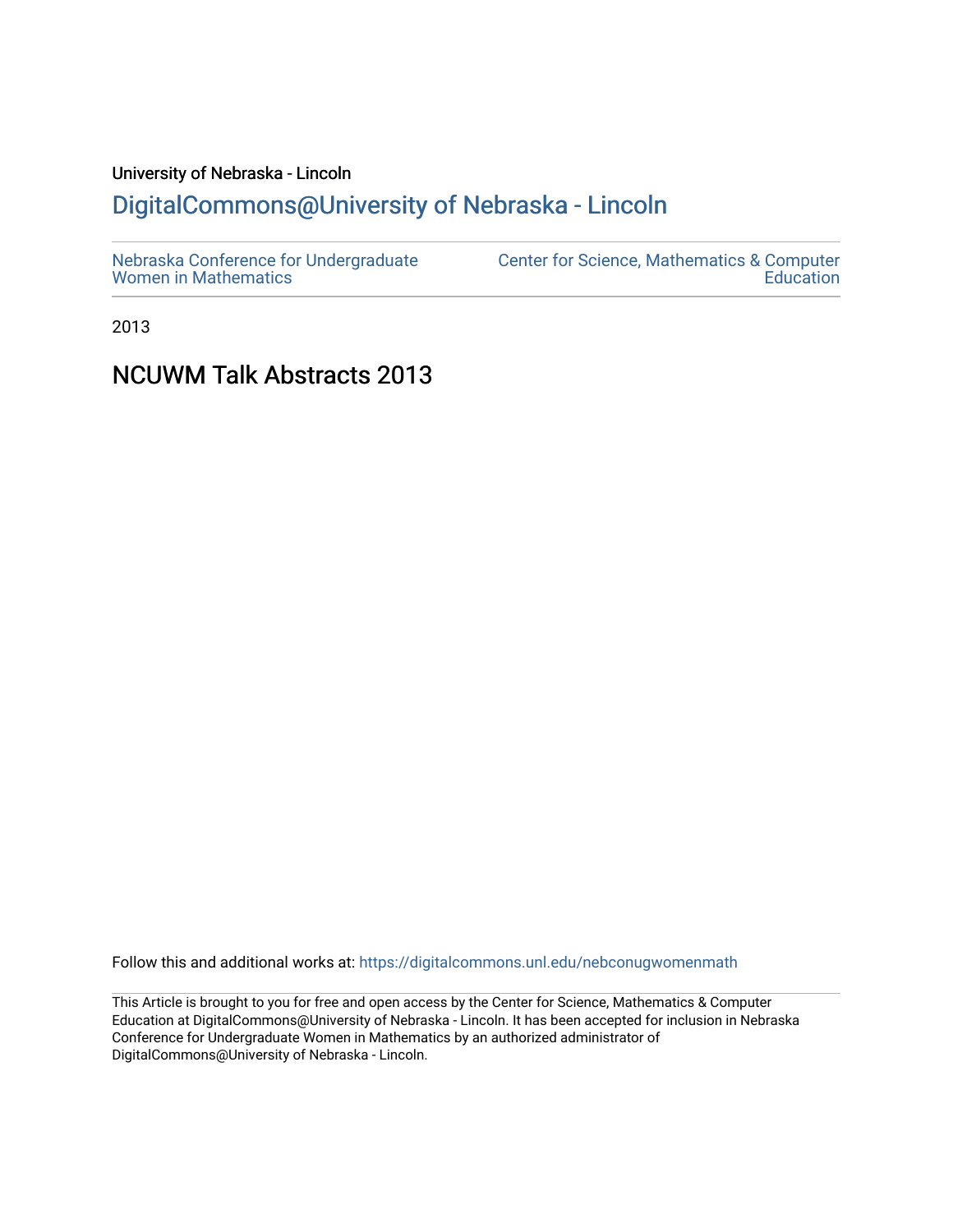The Fifteenth Annual Nebraska Conference for Undergraduate Women in Mathematics

January 25 - January 27, 2013

# TALK ABSTRACTS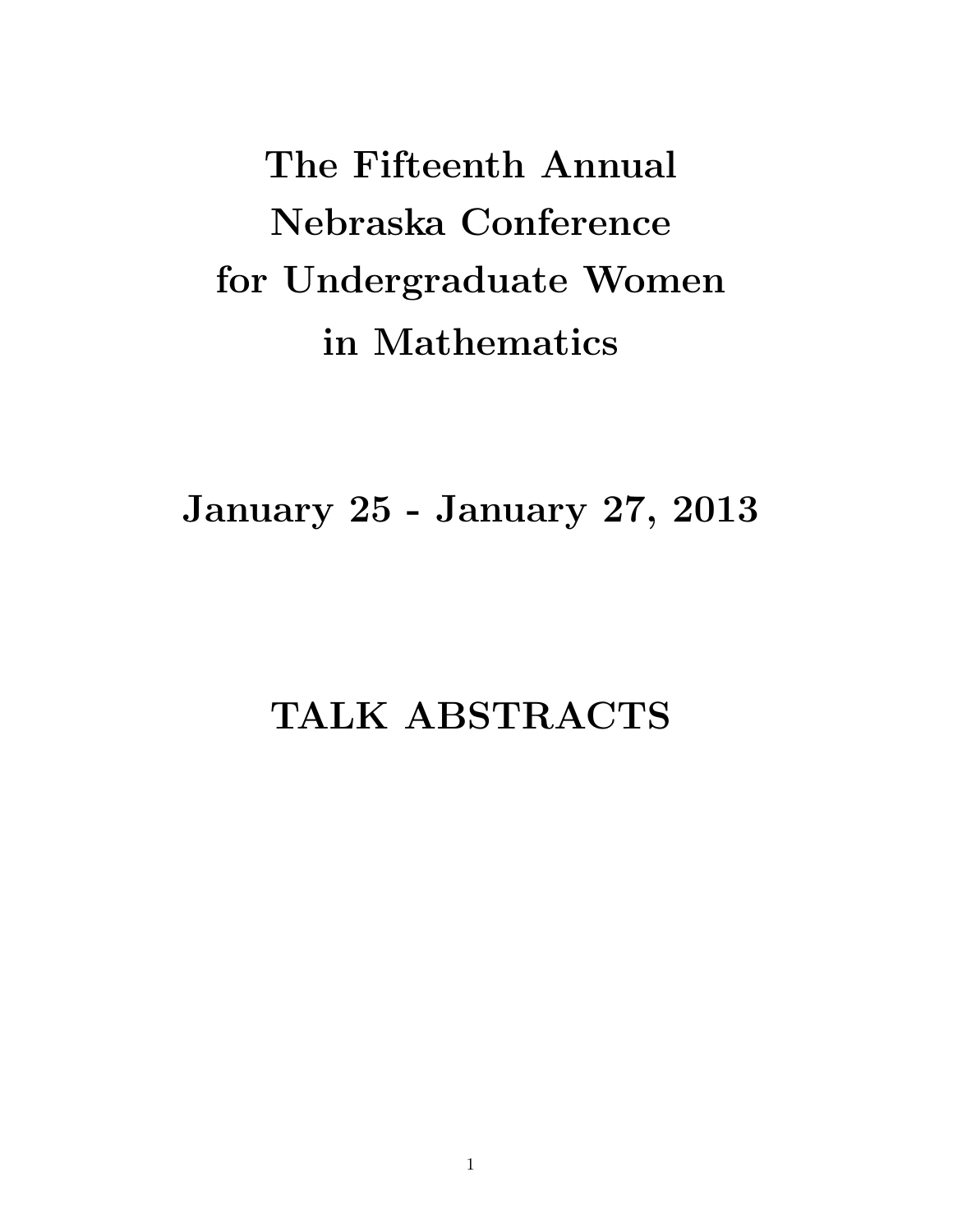# PLENARY TALKS

# Dr. Cathy O'Neil Independent Consultant and Math Blogger Mathbabe What do mathematicians do outside academia?

I will talk about the variety of career options available with a degree in math outside of being a teacher or professor. I'll expand on the different environments, kinds of feedback, and types of impact you might have on the larger world depending on what you do.

# Dr. Rekha R. Thomas Professor of Mathematics University of Washington, Seattle Polynomial and Semidefinite Optimization

Many problems in science and engineering can naturally be modeled using polynomials. In the past decade, there has been a whole new approach to solving polynomial optimization problems using the modern tool of semidefinite programming, a branch of optimization with efficient algorithms that generalizes linear programming. This tool has many applications in areas such as computer vision, robotics, coding theory, computational biology, crystallography and so on. In this talk I will explain the basics of these powerful techniques, several applications, and connections to classical mathematics dating back to David Hilbert in the late nineteenth century.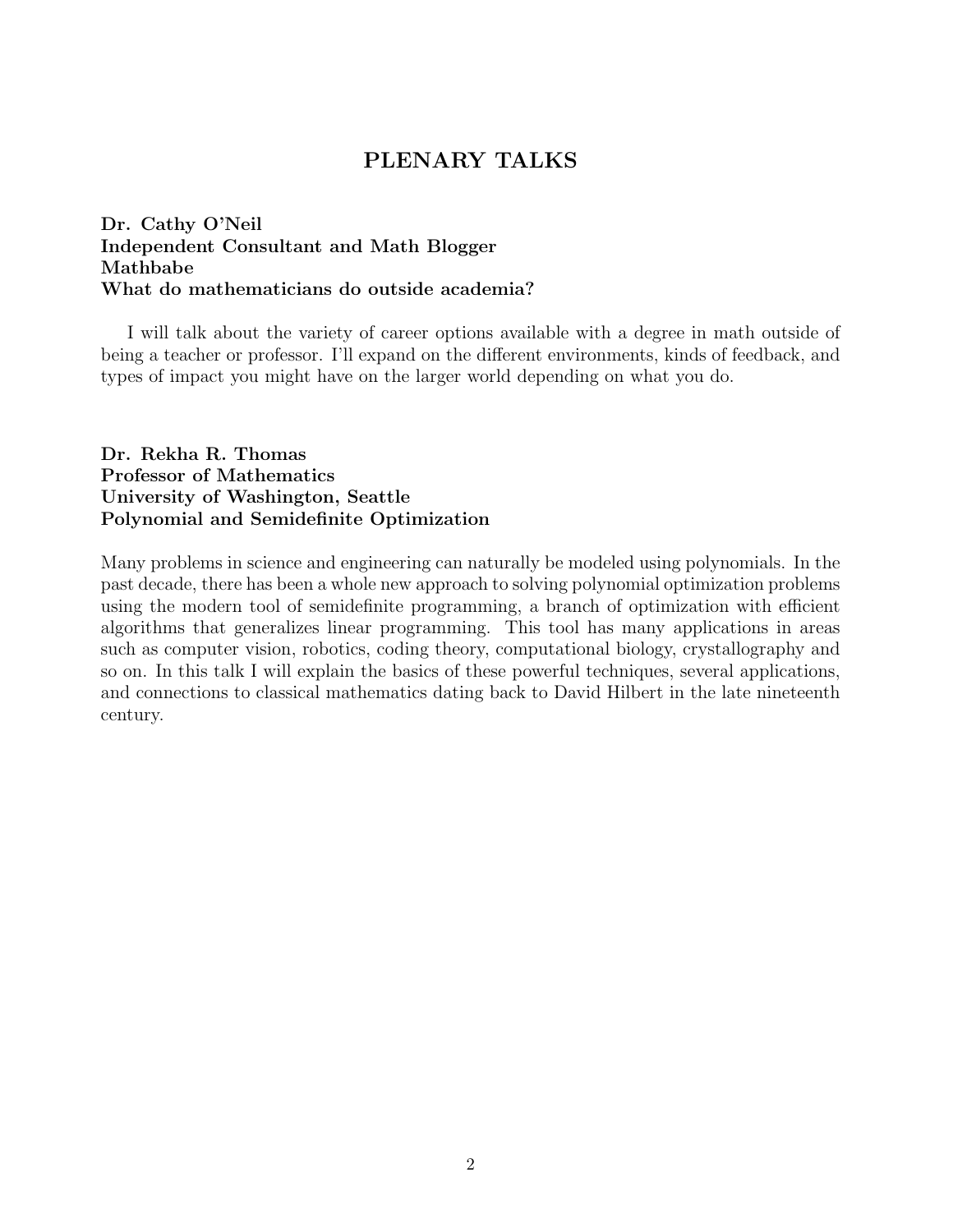#### Talks by Undergraduate Students

# Lauren Akin, Freed-Hardeman University Whitney Turner, Freed-Hardeman University Leah Wright, Freed-Hardeman University Data Mining General Education Course Assessments

Our research analyzes general education course data at Freed-Hardeman University, looking for correlations amongst classroom factors. We specifically searched for correlations between performance on several student learning outcomes and varying course components, such as: course, class size, semester, time of day, duration, and outcome in the class. The students general education quantitative assessments were evaluated using Orange data mining software. Ideally, our purpose is to discover and report information to our school that may improve student learning.

## Elizabeth Annoni, University of St. Thomas Nicole Lopez, University of St. Thomas Classifying knots in open chains

Classical knot theory centers solely around knots formed in closed loops. Therefore in order to study open knots the endpoints must be connected to form a closed loop. The purpose of this project is to analyze and refine methods for classifying knots in open chains. This is achieved by taking points on the sphere and connecting both endpoints to each point to form a closure. The options for choosing points on the surface of the sphere are randomly distributed points, vertices of platonic solids or approximately uniformly distributed points. Due to the inconsistent nature of random distributions, data may be biased and unreliable. Platonic solids have vertices that are perfectly distributed about a sphere; however there are too few solids to be of use. Hence this project analyzes methods for approximating uniformly distributed points on a sphere. Voronoi diagrams were used to compare the methods of distribution and determine the respective areas for each closure point.

# Hanna Astephan, University of Michigan Common Values of Polynomials Over Finite Fields

Let K be the finite field of q elements,  $K_i$  its degree-i extension, and f and g polynomials in  $K[x]$  of degree at most n. We provide several results and examples about the possibilities for N, where N is the cardinality of the intersection of the image sets  $f(K)$  and  $g(K)$ . For instance, there are positive constants  $a_n$  and  $b_n$ , which depend only on n, such that either  $N < 2n$  or  $N > a_n * q - b_n * \sqrt{q}$ . Moreover, if  $f(K) = g(K)$  and q is larger than some explicit function of n, then there are infinitely many i for which  $f(K_i) = g(K_i)$ . On the other hand, there are rational functions  $f, g$  in  $K(x)$  such that  $f(K_i)$  equals  $g(K_i)$  for even i, but  $f(K_i)$ and  $g(K_i)$  are disjoint for odd i. Our results depend on various ingredients, including deep group-theoretic results and a new function field analogue of the Frobenius Density Theorem.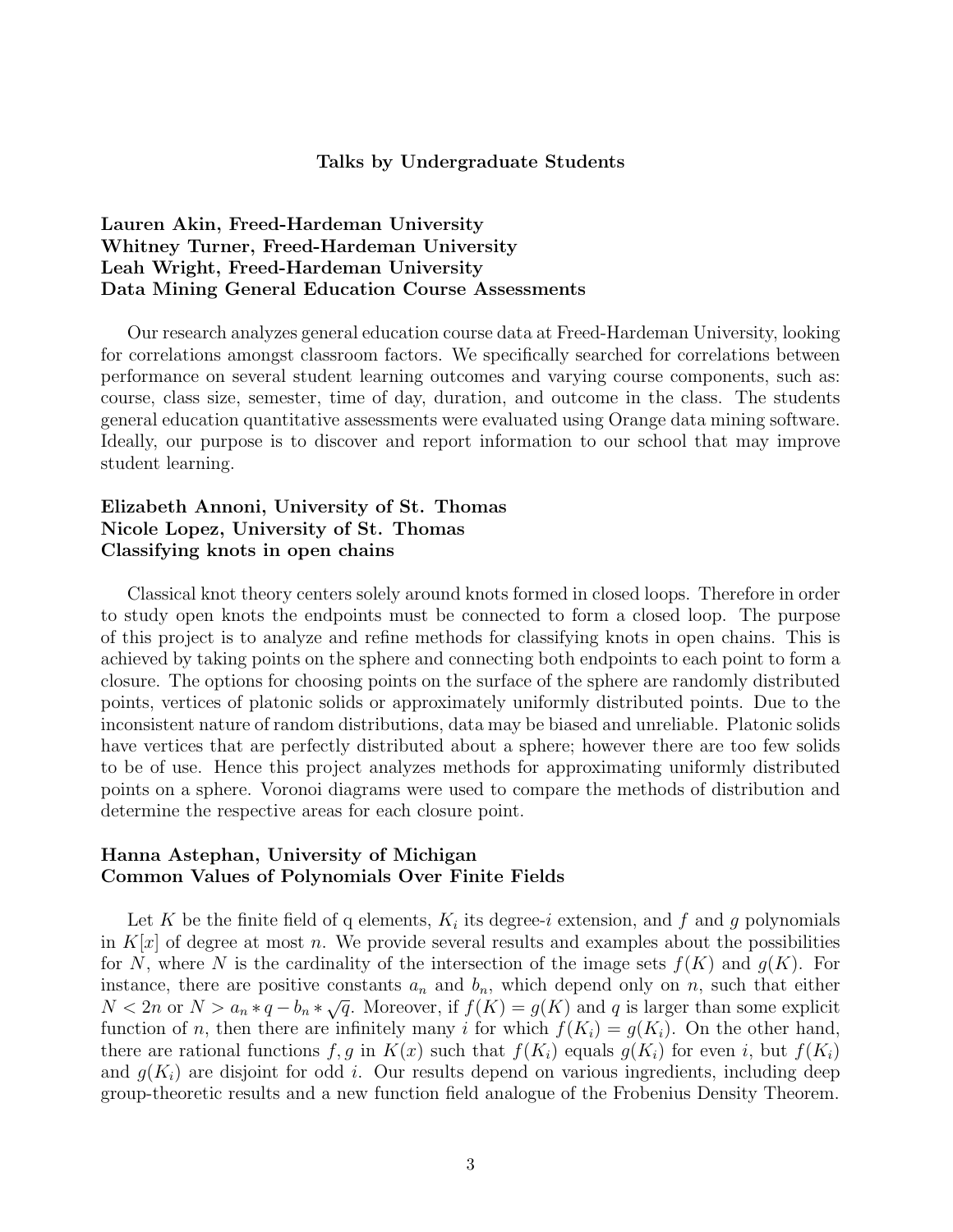# Riley Banes, Mount Mercy University Clara Camarillo, Mount Mercy University Lauren Hoth, Mount Mercy University ExploreU@MMU

ExploreU@MMU is a two-week STEM (Math and CS) related program at the Mount Mercy University for middle school girls. Four female undergraduate math and CS majors served as mentors in this program. New math and CS software was used and various math and CS topics covered. In this talk, we will talk about the program and our mentoring experiences.

# Shelby Becker, Saint Mary-of-the-Woods College Using Eye-Gazing Data to Predict Radiologists' Cognitive Behavior during Breast Cancer Screening

Breast cancer is a leading cause of death in women in the US, but early detection greatly improves survival. Research has shown that 10% to 30% of breast cancers are missed and most lesions are visible retrospectively in mammography. CAD systems are used to reduce human error, but it ignores each radiologists perceptual and cognitive needs. These are the two types of diagnostic errors associated with detection of breast cancers. Artificial intelligence techniques are applied to capture the radiologists perceptual and cognitive patterns from the data. The data mining algorithms implemented in Excel, WEKA, and JMP are investigated to determine whether visual search characteristics could be used to predict radiologists decisions. Results show that the algorithms are capable of predicting radiologists cognitive behavior at the group as well as individual level. This research could lead to the next generation of CAD systems that are user-adaptive to each radiologist and case under review.

#### Amy Been, University of Nebraska-Lincoln Generating Pythagorean Triples in the Quaternions

Solutions to  $x^2 + y^2 = z^2$  are widely explored in the integers; however, much is left to be discovered in other rings, such as the real Quaternions. Our research focuses on the Quaternions and examines conditions under which we can find families of Pythagorean triples in that ring. Our method consists of taking a Pythagorean triple  $(a, b, c) \in \mathbb{H}_{\mathbb{Z}}$  and constructing a  $t \in \mathbb{H}_{\mathbb{Z}}$  dependent on a, b, and c such that  $(a-t, b-t, c+t)$  is a Quaternion Pythagorean triple. To find necessary and sufficient conditions on t, we utilize the results that for  $b \in$ Im $\mathbb{H}_{\mathbb{Z}}$ ,  $b^2$  is an integer and  $b^2 = -N(b)$ , where Im $\mathbb{H}_{\mathbb{Z}}$  denotes a pure imaginary Quaternion.

# Beth Bjorkman, Grand Valley State University The Fixed Points of the Columnar Transposition Cipher

A columnar transposition cipher is an encryption technique that permutes the characters of a message using positions in a rectangular enciphering gird. In this project, we investigate the existence and location of the fixed points of the underlying permutation as they relate to the number of columns and message length used.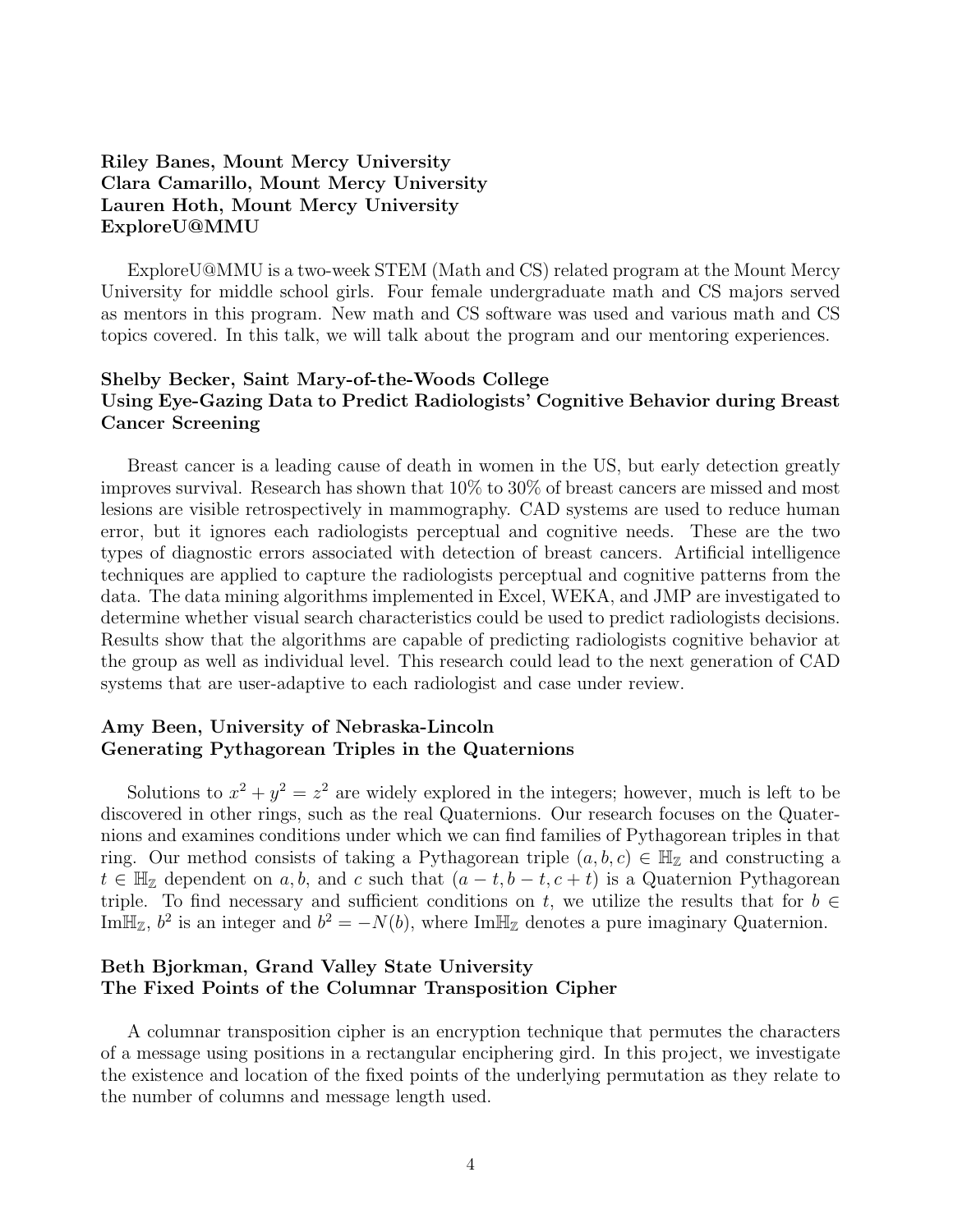#### Amanda Bright, Westminster College Minimum Exponential Dominating Sets of Connecting Cycles

The purpose of this research is to explore the behavior of minimum exponential dominating sets of separate and equal cycles. It is well known that the size of a minimum exponential dominating set for a cycle of size  $n \geq 5$  is  $\gamma_e(C_n) = \lceil n/4 \rceil$ . When two cycles of size n are connected at one vertex, we are going to prove the resulting minimum exponential dominating set,  $\gamma_e(Q_n) = 2\lceil n/4 \rceil - 1$  for  $n \geq 5$ . We are also going to discuss the minimum exponential dominating set when two cycles of size  $n \geq 5$  are connected by two vertices d apart to be

$$
(Q_{nn}^d) = \begin{cases} 2\lceil n/4 \rceil - 1, \text{when } (d+3) \text{ mod } 4 < (n+3) \text{ mod } 4 \\ 2\lceil n/4 \rceil - 2, \text{when } (d+3) \text{ mod } 4 \ge (n+3) \text{ mod } 4. \end{cases}
$$

We will further look into connecting additional cycles to make a conjecture to generalize the behavior of the minimum exponential dominating set.

#### Cara Cannon, Hope College Mathematical Modeling the Growth and Spread of Marram Grass

Populations in Vegetated Sand Dunes The presence or absence of plants critically affects the physical processes that shape and form vegetated sand dunes. This is due to the fact that roots impede erosion, while foliage promotes sand accumulation by slowing down the wind. Ammophila breviligulata (marram grass) thrives under conditions of moderate sand burial. This introduces interesting feedback dynamics, because the grass presence impacts accumulation of sand, which, in turn, stimulates plant growth and spread. In this talk we will examine one side of this interaction by mathematically modeling marram grass population dynamics in the presence of sand burial. The model incorporates both local growth and spread through the use of integrodifference equations. Through model simulations we will address important questions relating to vegetated dune dynamics including whether population dynamics alone can lead to the formation of blowout sand dunes.

# Stephanie Carter, Pacific University Tara Walker, Seattle Pacific University Sarah White, Wartburg College Word Recognition using Wavelet and Fourier Analysis

Using wavelet and Fourier analysis, we created a voice dependent word recognition program to try and identify three specific words within our own pre-recorded library of recordings. We then attempted to identify the words recorded by other group members using the same algorithm. After this, we adapted our libraries to the analysis of the numerals 0 to 9, with the aim of creating a voice dependent algorithm that correctly identified recorded numbers.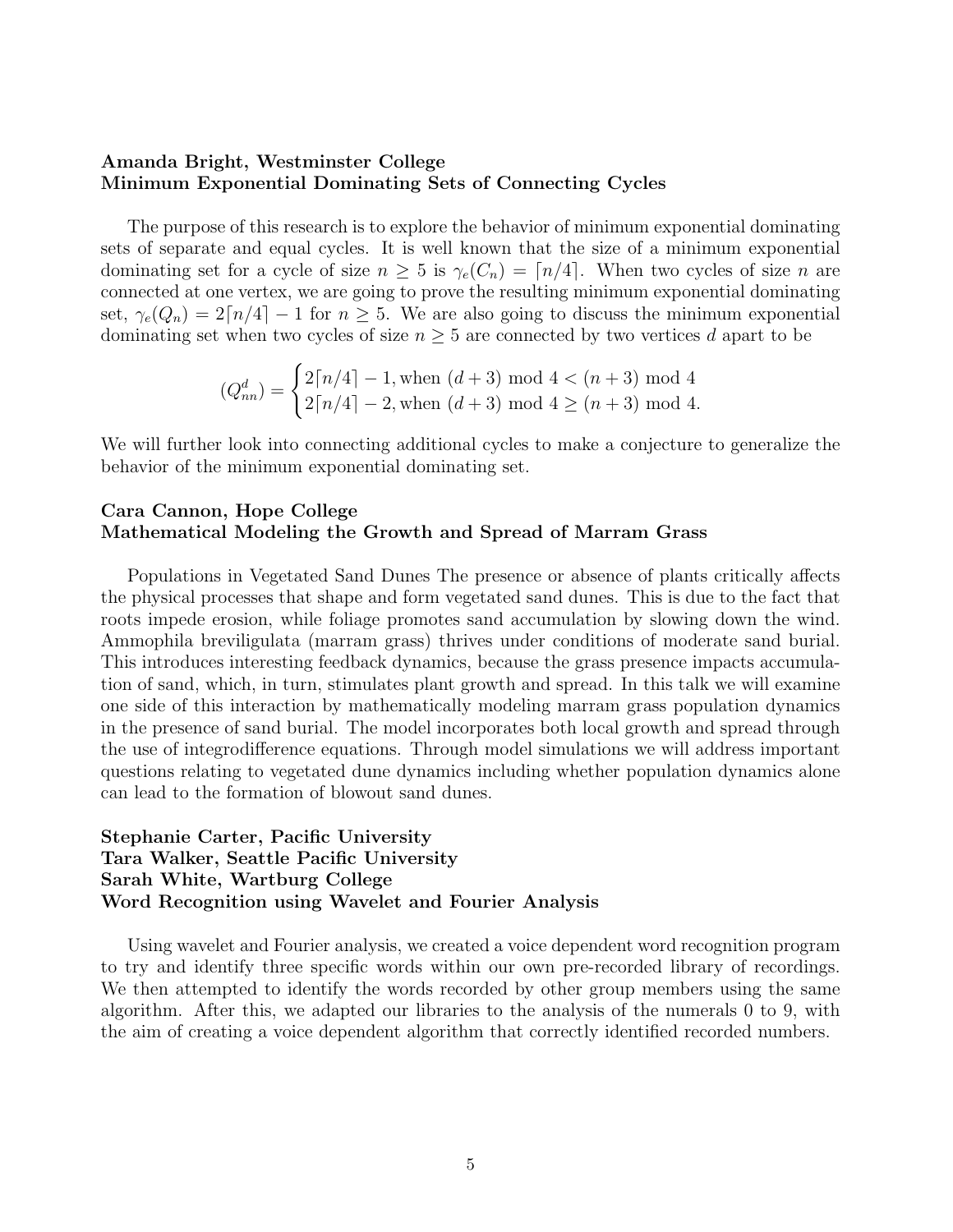#### Megan Chambers, Youngstown State University The Bigger Half: Examining Fair Division

The Fair Division Dilemma, also known as the Cake-Cutting Problem, is a method of resource allocation used to ensure that each party sharing the resource believes that they have received at least a fair share. It is a problem that has been studied extensively by mathematicians for years and has been the topic of many mathematical papers and books. In my presentation, I examine this problem and its many variations, as well as applications of the problem under different conditions. The potential uses for the problem are abundant, and the mathematics behind it are beautiful, not to mention delicious!

#### Justina Cline, Coe College Modelling Cancer Stem Cell and Non-Stem Cancer Cell Population Growth

Each year cancer treatment in the US costs more than \$120 billion, with over a million new people diagnosed with cancer. In order to improve cancer treatment techniques, researchers are studying tumor growth and behavior. Based on the Non-Stem Cancer Cell Hypothesis, which postulates the existence of the non-stem cancer cell, the population growth of a heterogeneous tumor can be modeled using a multi-compartment and a 2-compartment differential equation model. We can then analyze the population ratio and the age structure distribution with respect to the parameters. To more realistically model tumor growth, a 1-dimensional partial differential equation model was developed, as a first step towards a multi-dimensional model.

#### Kathleen Daly, Lewis & Clark College T-segment Intersection Graphs

The information contained in a graph can be represented in different ways by assigning to each vertex of the graph a set such that the intersection of two sets will be nonempty if and only if their corresponding vertices are adjacent. In this talk we will explore the class of graphs that can be described by representing the vertices as straight line segments and adjacency by segment intersections that occur only at the endpoint of exactly one segment. Both two-dimensional and three-dimensional representations will be considered.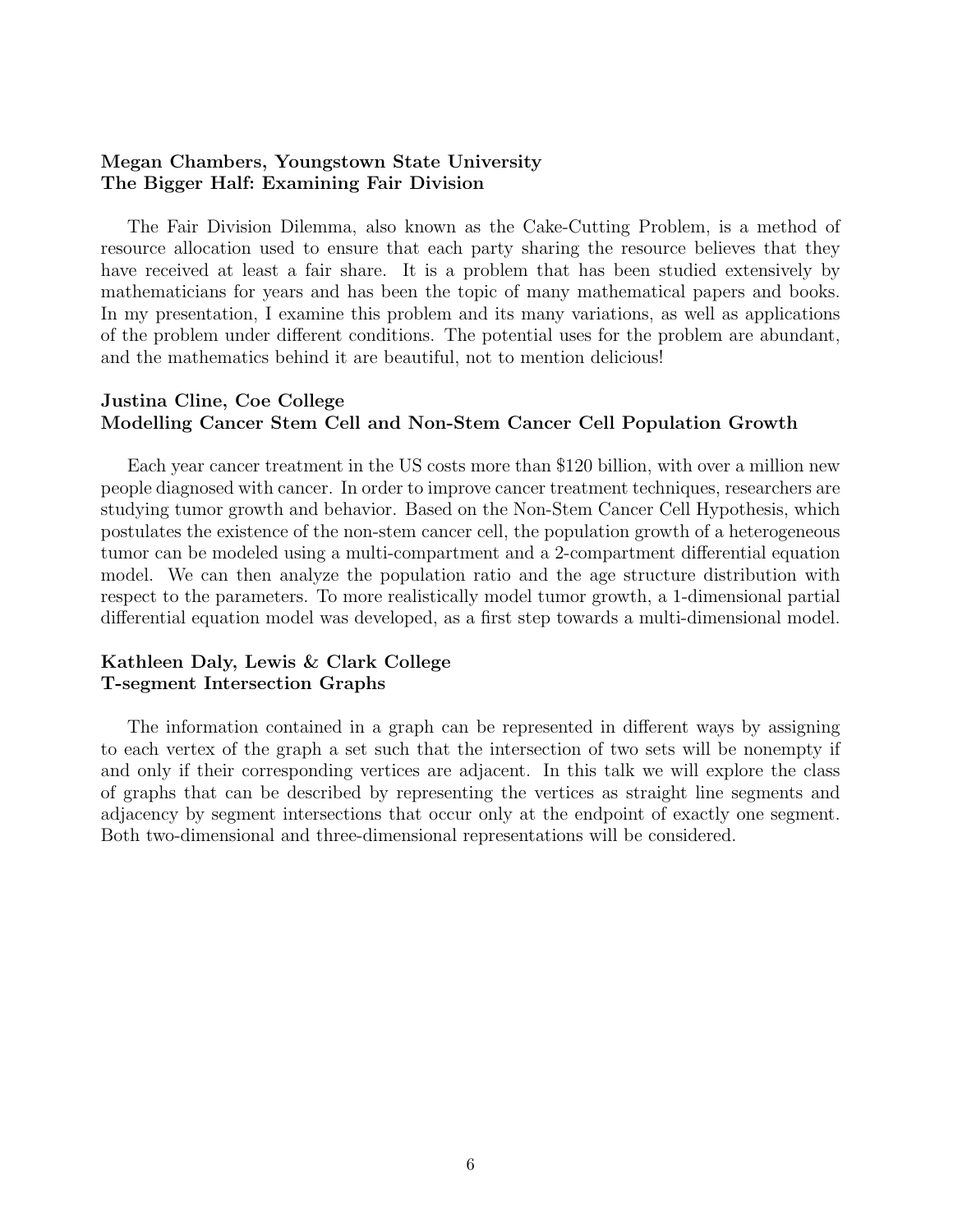# Connie Dennis, Shawnee State University Cassie Stamper, Shawnee State University Algebra in Flatland

The classical notions of commutativity in graded algebras correspond to the behavior of the states of physical bosons and fermions when two particles are exchanged. In three or more dimensions these are the only possibilities. However, in two dimensional physics other types of particles are possible states can multiply by some other phase  $\zeta^{N} = 1$ , when two particles are exchanged. Such particles are called anyons. The goal of the project was to investigate commutativity and associativity for graded algebras in the anyonic setting. Anyonic commutativity when  $\zeta$  is a primitive N-th root of 1 was investigated using elementary number theoretic properties of N. Anyonic associativity coincides with the classical notion unless the operation has a non-zero degree. The theory of rewrite systems was used to construct anyonic associative algebras with multiplication of degree  $m \neq 0$  freely generated by elements of specified degrees.

#### Jessica DeSilva, California State University, Stanislaus Interval-Vector Polytopes

An interval vector is a  $(0, 1)$ -vector where all the ones appear consecutively. Fixing a dimension, we take the convex hull of certain subsets of interval vectors to form polytopes with interesting properties. We present a number of classes of interval-vector polytopes and prove in increasing generality their volumes and f-vectors. Among these classes are n-dimensional polytopes whose volumes are the nth Catalan number and another whose volumes are the even numbers and whose f-vectors mirror the Pascal 3-triangle.

# Jennifer Dumdie, University of South Dakota Mathematical Modeling of Endometriosis

In patients with endometriosis, normal physiological processes such as the inflammatory response, apoptosis, angiogenesis, migration, invasion and cellular adhesion are altered in favor of endometrial cell survival and implantation. A mathematical model is being developed to analyze the dynamics of some of the quantifiable elements of this disease. This hybrid discrete-continuum model focuses on five variables involved in the process of endometriosis lesion formation. These variables are endometrial cell density (n), chemotactic signal by cytokines (c), adhesion (a), extracellular matrix (f), and matrix-degrading enzymes (m). This model will be used to analyze the effects of specific genes, for example claudin-11, known to be differentially expressed in endometriosis. In conjunction with a gene transfection study, this mathematical representation will provide predictive insight into, along with a way to experimentally verify, which genes may be responsible for the development and progression of this disease.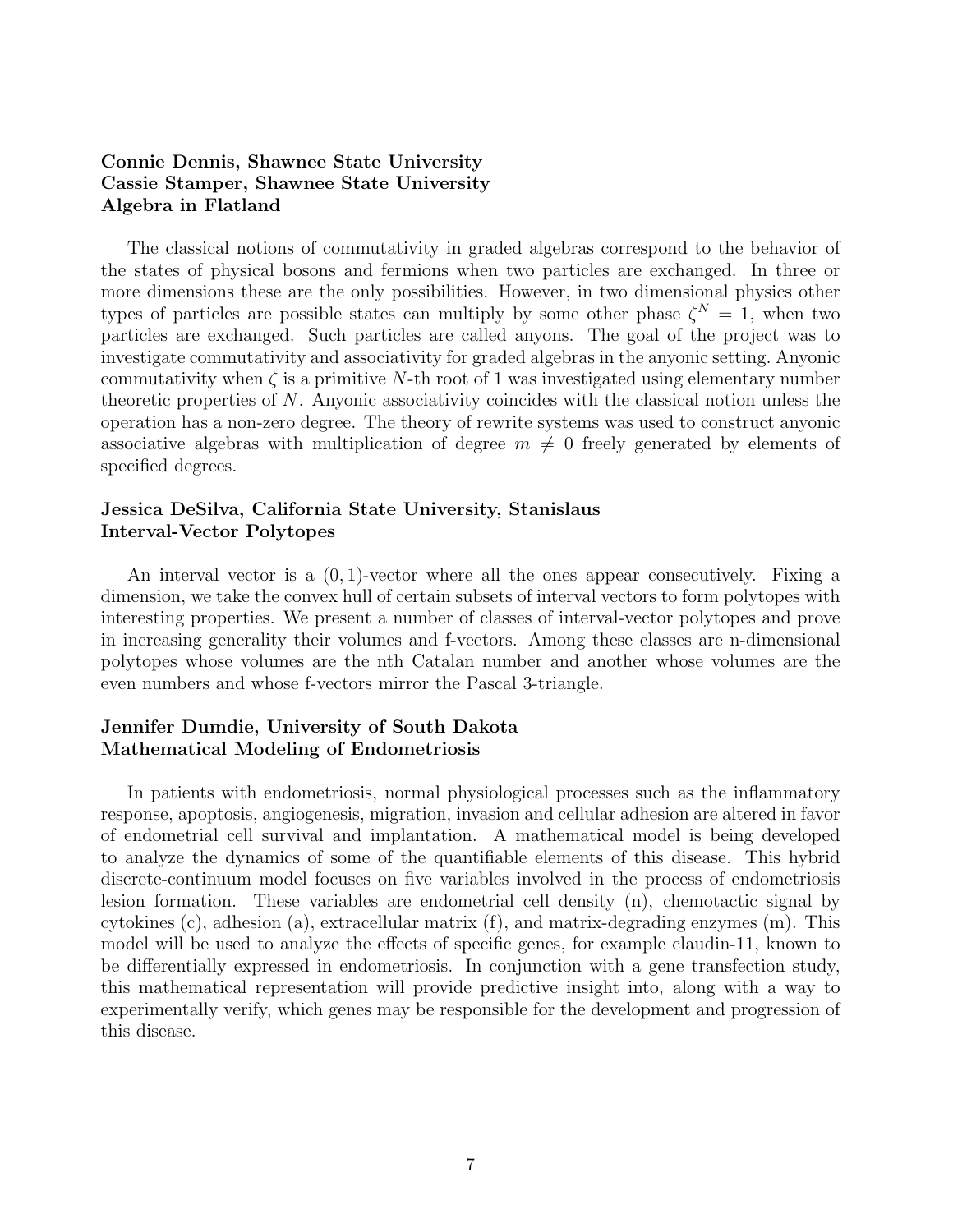#### Alyce Eaton, Grinnell College NCAA Division III Cross Country Championship Meet Selection

Each year, the top DIII college cross country teams in the nation are invited to compete in the DIII NCAA Championship meet. A Coaches Committee chooses, under certain parameters, which teams to send on to this national meet from each region. But how can coaches choose which team is "best"? Committee members often have to use incomplete information to compare teams that have not competed against each other, while taking into account individual runners, time of season, weather, course make-up, and more. Several methods have been presented to quantitatively rank teams to make this process easier. We looked at Regional and National meet data from the past 5 years to determine how well these methods work and eventually to propose our own method.

#### Missy Gaddy, Wofford College Restoration and Analysis of Apollo Lunar Data

The Lunar Ejecta and Meteorites (LEAM) Experiment on Apollo 17 was designed to measure hypervelocity particles that collide with the surface of the Moon. Original data analyses from the LEAM experiment yielded unusually high numbers of low-velocity impacts during the passage of the terminator. LEAM data was used as a key piece of evidence for dust levitation theories at the terminator, a now highly studied phenomenon. Recently, a question about electrical noise on the LEAM instrument has arisen, and there is some speculation that noise generated by the heaters and other instrumentation turning on and off may have influenced the results. The current analysis examines the LEAM data more closely to see if there are correlations between the unexpected number of events and the times that the power levels were fluctuating. Analyses have revealed unusual patterns in the accumulators of the UP, EAST, and WEST sensor. Additional channels of Housekeeping data can be studied to confirm the presence of interference.

# Selina Gilbertson, Northern Arizona University Realizability of a Critical Portrait

Given a rational function f with fixed critical points, the associated branch data of f refers to a set of partitions of the degree of f, with each partition determined by the local degrees of points in the preimages of a corresponding distinct critical value of f. The critical portrait of f is determined by a partition of the multiplicities of the critical points of f. It is known that a critical portrait is realizable if it comes from a connected planar multigraph G, where each critical point corresponds to a vertex of G and each vertex has degree equal to the multiplicity of the associated critical point. It is also known that necessary conditions for the realizability of a critical portrait are that the associated branch data is realizable and the number of distinct critical points is at most the degree of the function. This talk will discuss a graph-theoretic proof to conclude that these conditions are also sufficient for the realizability of a critical portrait.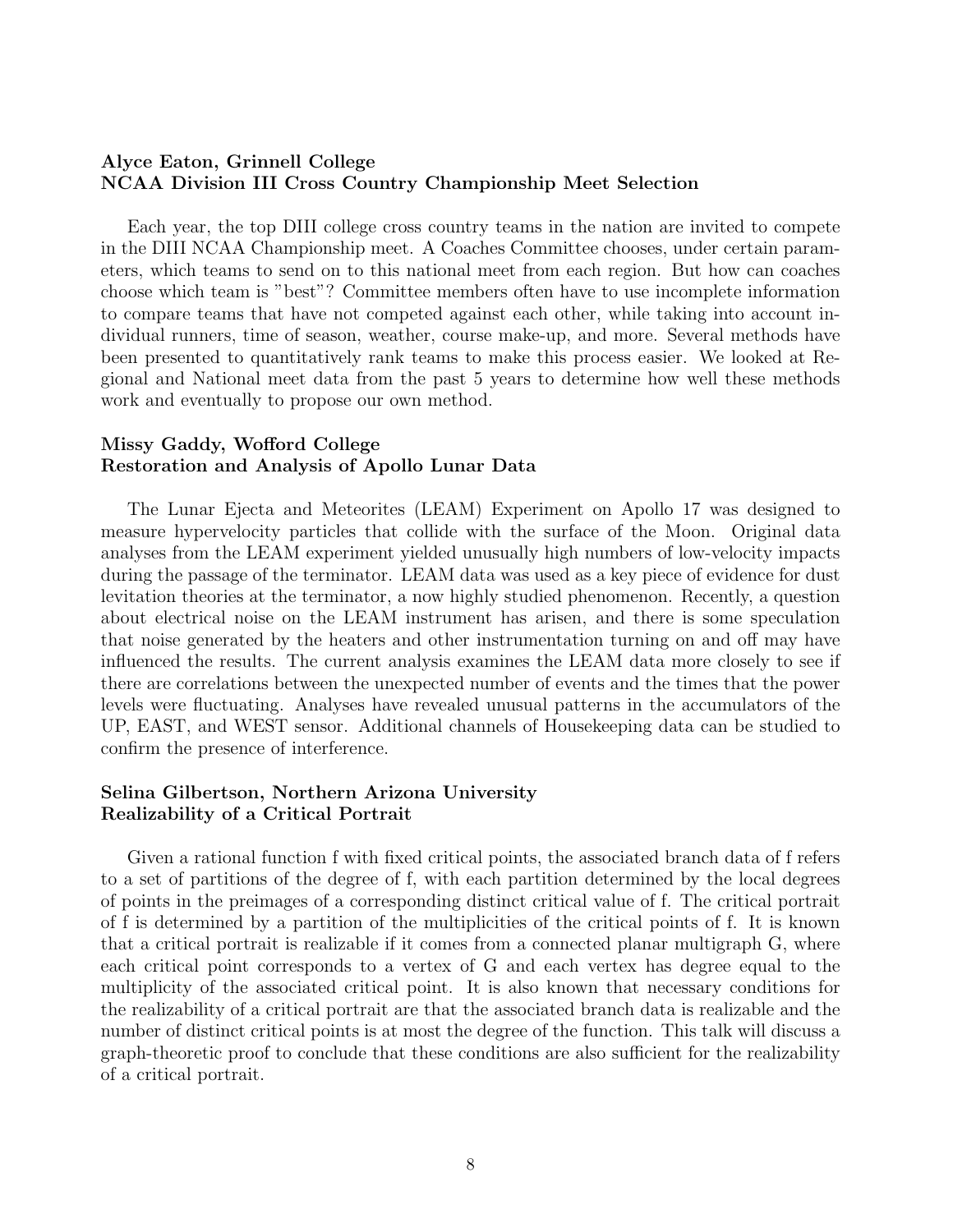#### Erica Gilliland, Butler University Enumerating Unlabeled Trees

One of the earliest papers on graph theory was written by Euler in 1736. Since then, graphs have been studied by the likes of Foster, Coxeter, Biggs, and Peterson. Applications extend beyond the world of pure mathematics into the areas of engineering, computer programming, chemistry, and more. Yet, after three hundred years of intense study, there are many problems that are open or in need of improvements. In this talk, we will examine an improved algorithm that we developed for counting the number of unlabeled trees where the degree of each vertex is less than or equal to four, which translates into counting the number of isomers of alkanes.

#### Alessandra Graf, Northern Arizona University A New Graceful Labeling for Pendant Graphs

A graceful labeling of a graph G with q edges is an injective assignment of labels from  $\{0, 1, \ldots, q\}$  to the vertices of G such that when each edge is assigned the absolute value of the difference of the vertex labels it connects, the resulting edge labels are distinct. A labeling of the first kind for coronas  $C_n \odot K_1$  occurs when vertex labels 0 and  $q=2n$  are assigned to adjacent vertices of the n-gon. A labeling of the second kind occurs when  $q = 2n$  is assigned to a pendant vertex. Previous research has shown that all coronas  $C_n \odot K_1$  have a graceful labeling of the second kind. In this presentation we will show that all coronas  $C_n \odot K_1$  with  $n \equiv 3, 4 \pmod{8}$  also have a graceful labeling of the first kind. No knowledge of graph theory required for this talk.

## Lindsay Grayson, Northern Kentucky University Assessing the Chaotic Nature of Interstellar Magnetic Fields

High energy cosmic rays serve an important role in the formation of stars and planets. As charged particles, the rays are accelerated when traveling through a magnetic field and the turbulent nature of the field causes the propagation of these rays to be chaotic. As such, two identical particles injected into the field at slightly different starting positions will follow divergent paths.This divergence can be quantified by Lyapunov exponents. Models for the MF consist of sums of N randomly directed Alfvn waves, as predicted by linear magnetohydrodynamic theory. We calculated the Lyapunov exponents numerically for the MFs and found one positive exponent each time, indicating the chaotic nature of the field lines. We ran simulations to obtain a distribution of maximal Lyapunov exponents (MLEs) for each N. We found that the mean MLE increases with N and plateaus at approximately  $N = 100$ . Thus a model of 100 waves adequately describes the chaotic nature of the MF.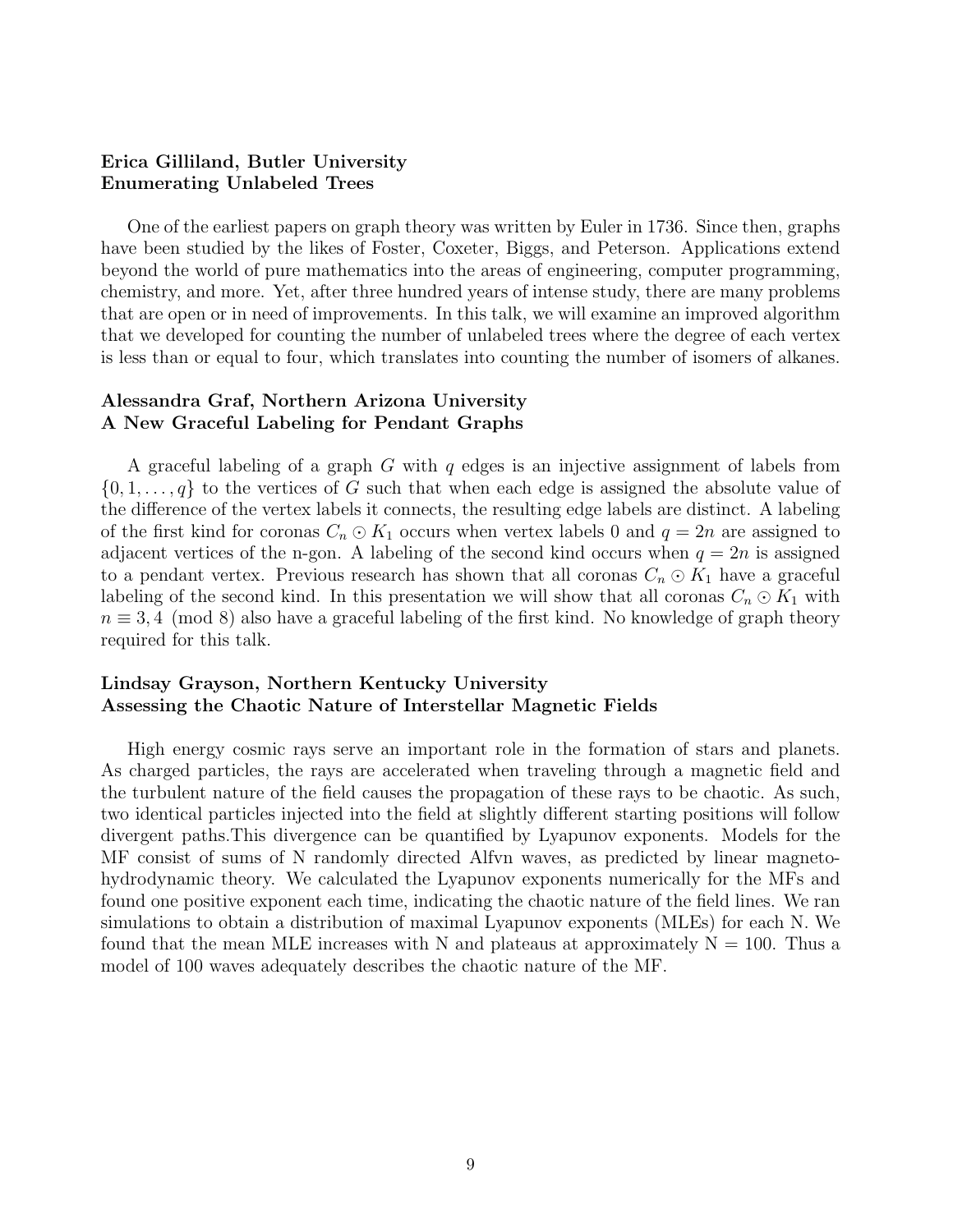# Natalie Guerra, Hood College Megan Rodriguez, Hood College Conceptual Understanding of Integer Operations

In this research project, we investigated 7th-graders' misconceptions about working with integers, while deepening our own mathematical and pedagogical understanding of them. Together with two faculty members at Hood College, we researched the literature on student understandings of integer computation, developed interview protocols, and then conducted 20 interviews of 7th grade students using a Smartpen, a ballpoint pen with an embedded computer and digital audio recorder. We transcribed and analyzed the interview data and used that data to identify student needs. Then we produced "pencasts" – interactive documents containing audio and graphics – for middle school teachers, helping them to focus on student needs and teach integer computations conceptually, without relying on gimmicks. We will describe our research process and our findings.

#### Cassy Hanson, Western Oregon University Modeling Newcastle Disease in Wild Parrots

We begin with a commonly known SIR disease model, and demonstrate the process of adapting it to a specific wild life population. Our model considers the "what if" scenario of a particularly virulent disease, specifically Newcastle Disease, finding its way into a species of wild parrots in the jungles of Peru. We find that population density along with two stages of the disease that respond differently in young versus mature birds, make this type of model especially challenging, but we expect it will lend itself nicely to future modeling situations.

# Kristen Heaney, La Salle University Rainbow Coloring

Rainbow connectedness is a concept in graph theory introduced in 2008 by Chartrand et al. The rainbow connection number of a connected graph G is the minimum number of colors required to color the edges of G in such a way that every pair of vertices is connected by a rainbow path, a path with no two edges assigned the same color. The strong rainbow connection number requires a rainbow shortest path between every pair of vertices. The motivation for this topic is the issue of secure transfer of information. A thorough investigation of rainbow and strong rainbow connection numbers within the families of cycles, wheels, and other similar graphs was conducted. These graphs include helm, web, and various ladder graphs. This work reveals conclusions drawn not only about the graphs respective connection numbers, but also about their optimal coloring strategies. In addition, building on the rainbow connection number of a graph, a new concept is presented that introduces an additional level of optimization.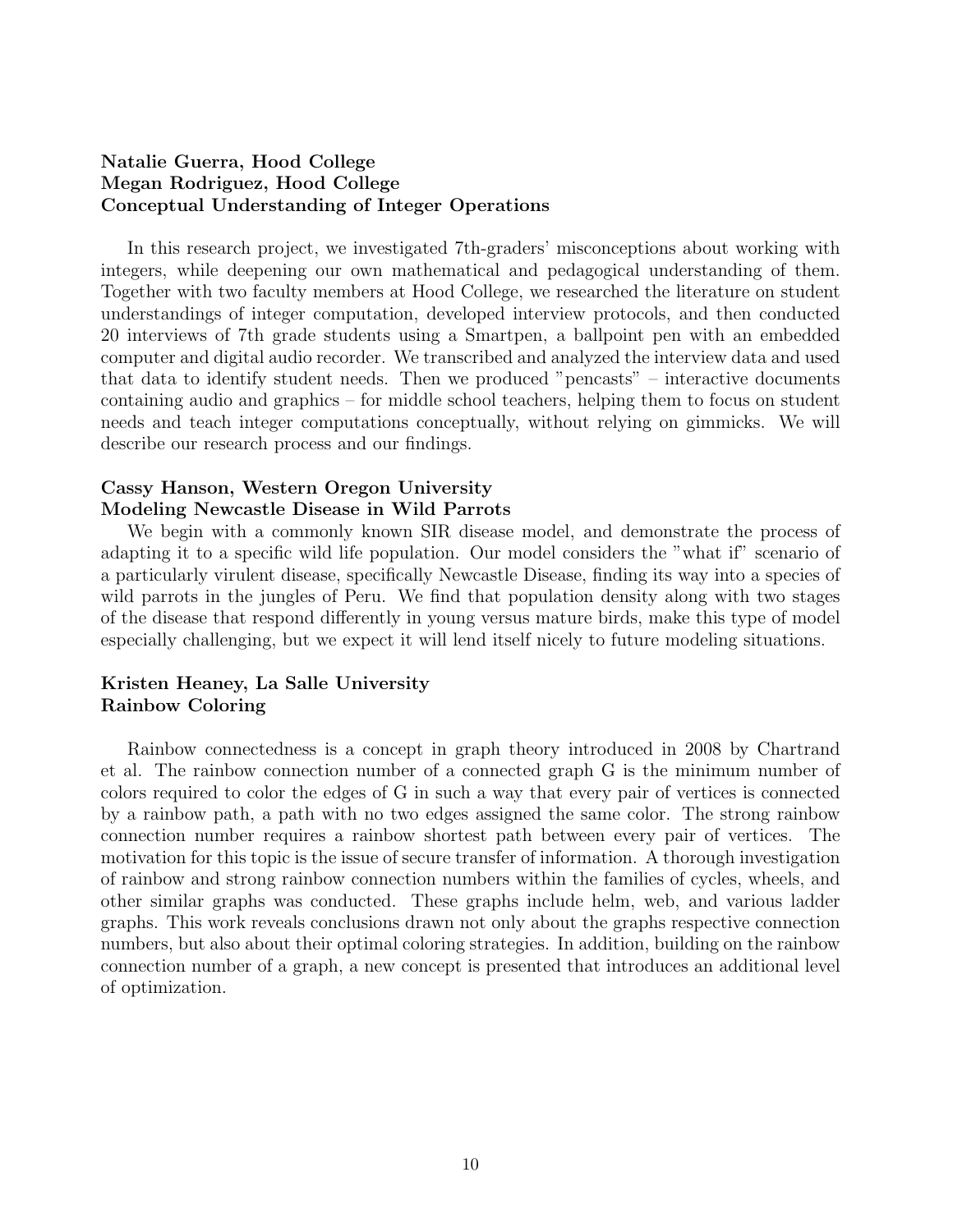#### Nikki Holtzer, Stetson University A Solution to the Model of an Oboe Reed Under the Presence of a Weak Quadratic Nonlinearity

Relatively simple models are known to be sufficiently valid for all members of the reed family of instruments. However, the conception of this model is based on the assumption that the bore of these instruments and the reed can be described independently. The same cannot be said for the model of a double reed instrument. The addition of a nonlinear restoration force is necessary to consider when analyzing this model. Utilizing perturbation techniques, we compute an analytic solution for the model of an oboe reed under the presence of a weak quadratic nonlinearity.

#### Lauren Hoth, Mount Mercy University see Riley Banes

#### Kelsey Houston-Edwards, Reed College Minimum Modulus Problem

Our research is inspired by Erdos' minimum modulus problem: Given any natural number c, can one construct a covering system using only moduli greater than c? We explore various ways to minimize such coverings: What is the minimum number of moduli necessary to construct a covering? What is the minimum possible greatest modulus necessary to create a covering?

# Lara Ismert, Pittsburg State University An Inequality for an Isosceles Triangle

In this talk we will discuss a partial result to Problem #11646 from the MAA Monthly. Using coordinate geometry, we will outline a proof for an inequality for any isosceles triangle involving the inradius, circumradius, altitudes, and radii of three circumcircles constructed with the vertices and angle bisectors of the triangle. Our first step will be to solve for each of these parts of an isosceles triangle using only two variables - the base and the height - and we will then show the inequality is true using basic principles from Calculus.

# Kara Karpman, Duke University Modeling Mucociliary Clearance

Mucociliary clearance is a process whereby cilia lining the airways propel mucus and entrapped particles away from the lungs. Understanding this process is critical since clearance protects the lungs from bacteria, viruses, and other harmful substances. We formulated a fluid model to simulate mucociliary transport of a single particle. The method of regularized Stokeslets, in combination with the method of images, was used to compute the velocity field in the mucus layer due to ciliary beating. The advective and diffusive motion of the particle was then modeled using the forward Euler method. Our simulation is used to gain insight into which biological factors impact mucociliary clearance, including ciliary spacing, ciliary phase differences, and particle diffusivity.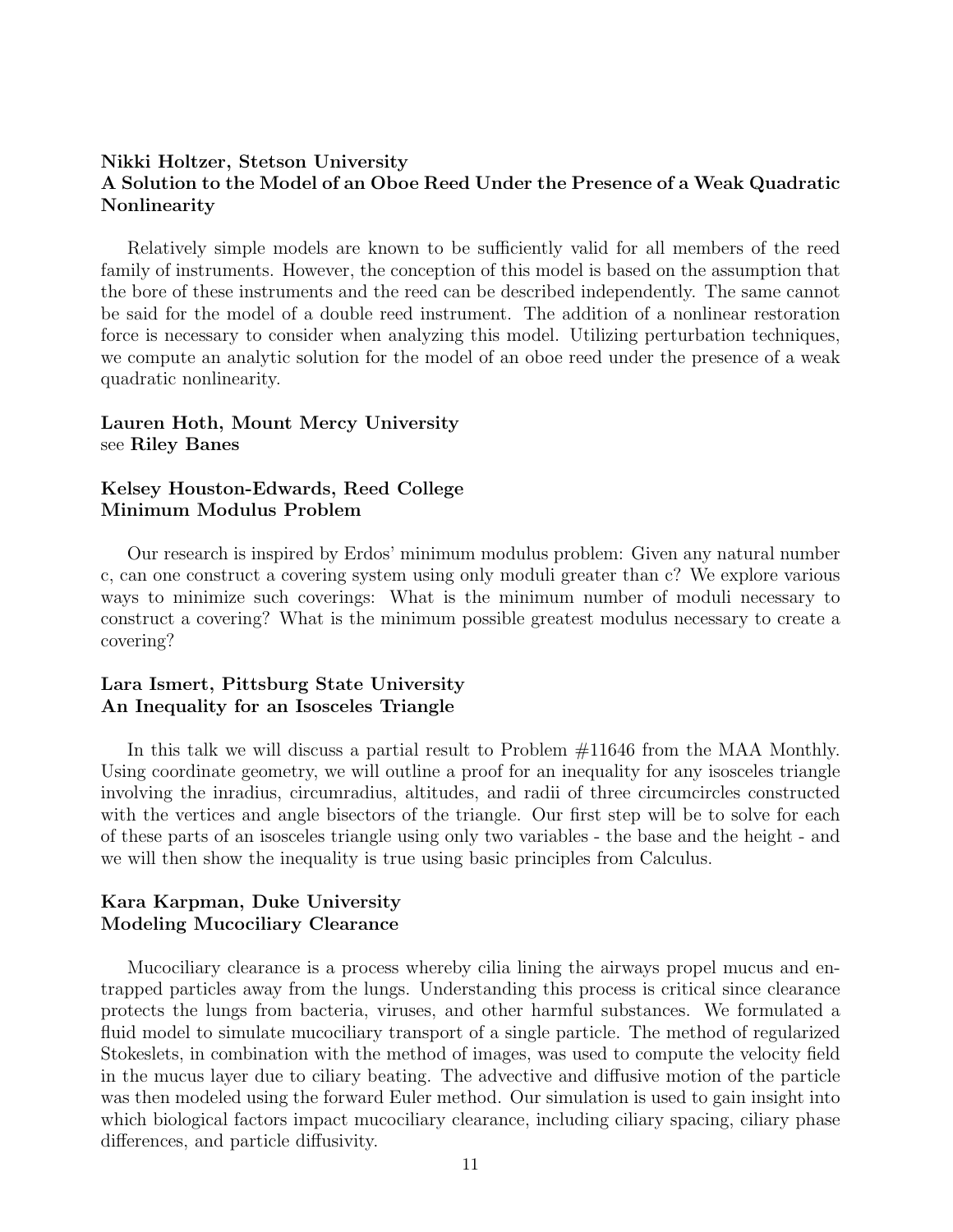#### Keri Kodama, Seattle University Stability of Traveling-Wave Solutions to the Whitham Equation

Two equations that model surface waves in shallow water are the Korteweg-de-Vries (KdV) equation and the Whitham equation. KdV was first derived in 1895 and has been studied extensively. It is an effective model for long waves, but it fails to accurately model short waves. Bottman and Deconinck (2009) proved that all periodic traveling-wave solutions of KdV are linearly stable. The Whitham equation is a generalization of KdV that addresses this issue and should accurately model the evolution of waves of all lengths. The Whitham equation was introduced in 1967 and has not been studied in as much detail as KdV. Ehrnstrom and Kalisch (2009) established that Whitham admits periodic traveling-wave solutions of a wider variety than KdV. We examine the stability of this broad class of traveling-wave solutions to the Whitham equation using linear stability analysis to determine whether these solutions are likely to maintain their profile as they evolve in time.

### Taryn Laird, Northern Arizona University Trees of Irreducible Numerical Semigroups

A 2011 paper by Blanco and Rosales describes an algorithm for constructing a directed tree graph of irreducible numerical semigroups with fixed Frobenius numbers. After providing background information, we will explain the algorithm, construct some examples, and state several conjectures about these directed tree graphs.

#### Shannon Lane, College of St. Benedict The Use of the Stratification Propensity Score Method in an Observational Study

Propensity scores have been widely used in efforts to balance the distribution of the covariates in observational studies. This paper uses the stratification propensity score method and compares three different size strata: five, ten, and twenty. These methods use data from the 2009 Medical Expenditure Panel Study (MEPS) in attempt to balance the covariates and determine differences among the different size strata.

#### Nicole Lopez, University of St. Thomas see Elizabeth Annoni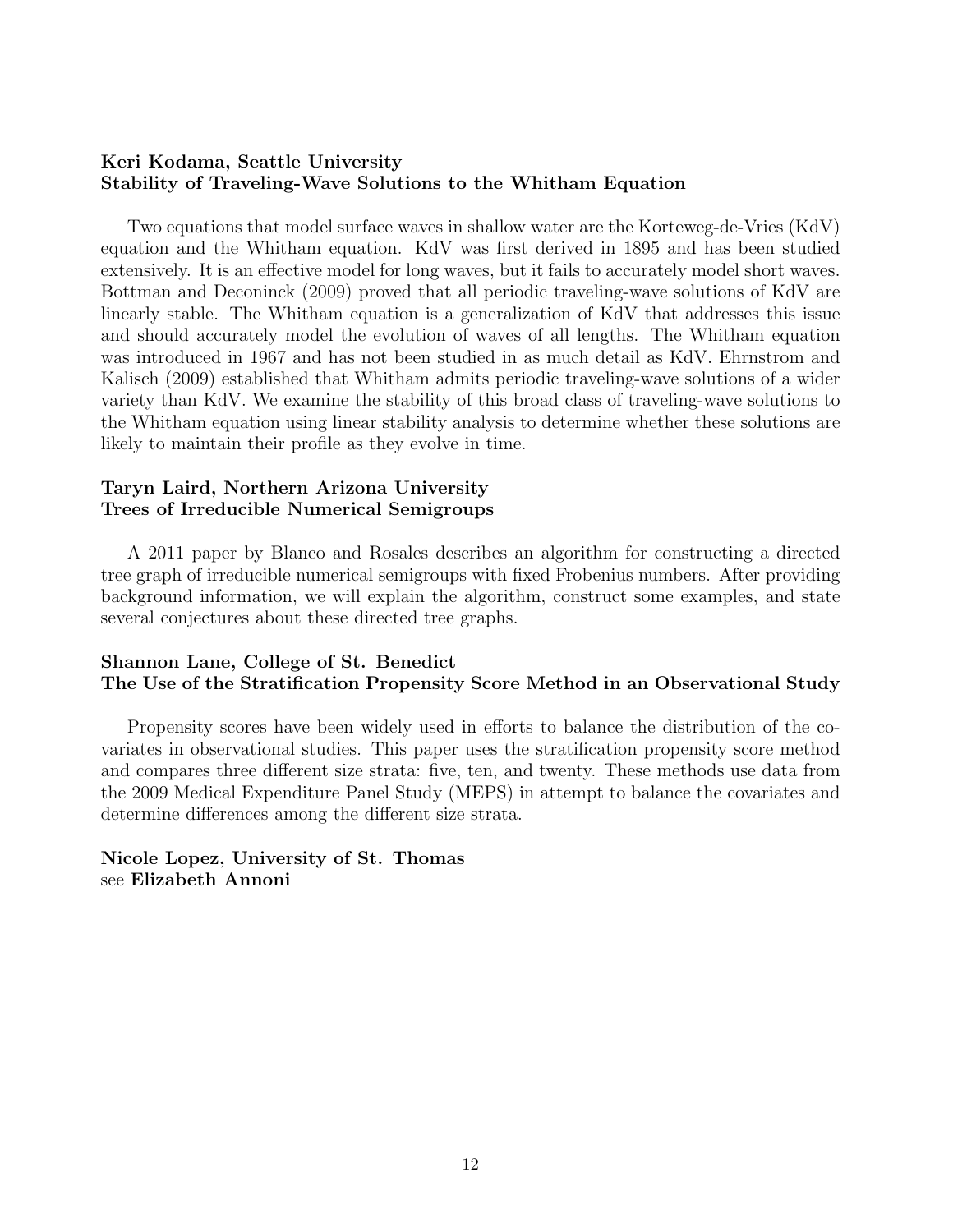#### Amanda Luby, College of St. Benedict Salmonella Surveillance

This project focuses heavily on using Bayesian statistical methodology to determine changepoints using a Markov Chain Monte Carlo computational method as well as a Bayesian Poisson Analysis. Furthermore, a simulation study was developed to evaluate how well these methods were able to successfully detect Salmonella outbreaks, as well as how different factors affect these results. Results showed that the Bayesian Poisson analysis was better at detecting outbreak trends of Salmonella, including the individual strain Salmonella Infantis. The simulation study showed that the two most important factors in detecting an outbreak are the probability of staying in an outbreak if one is already occurring (p) and the probability of missing an outbreak that happened (alpha).

#### Brianna Lynn, George Mason University Static Two-Dimensional Sponge Deformation

The shape of elastic physical objects can be modeled by partial differential equations. We describe an approach to determine the elasticity parameter of a sponge under compression from experimental measurements. After solving the partial differential equations, we used a nonlinear optimization technique to determine the elastic parameter.

#### Kristin Mara, Winona State University Semiparametric Regression for Manufacturing Parts Data

One of the approaches to model the smooth function in a nonparametric model is to approximate it by adopting adequate basis functions. In this research project, we approximated the smooth function by a truncated polynomial basis with degree 2, which contains the polynomial basis and the splines constructed by knots. After we fix the number of knots, the function is estimated by well-known methods such as ordinary least squares, penalized spline regression and linear mixed model. We propose our version of Bayesian penalized spline, which provides comparable results. The prior distribution is chosen to be objective so it will minimize the influence to the posterior distribution and maintain the advantages Bayesian statistics provided. After we fit a nonparametric model, we will look at a semiparametric model. This semiparametric model will combine our nonparametric model with a categorical variable. We will use the AIC to compare those methods proposed through a simulated data set and a manufacturing data set.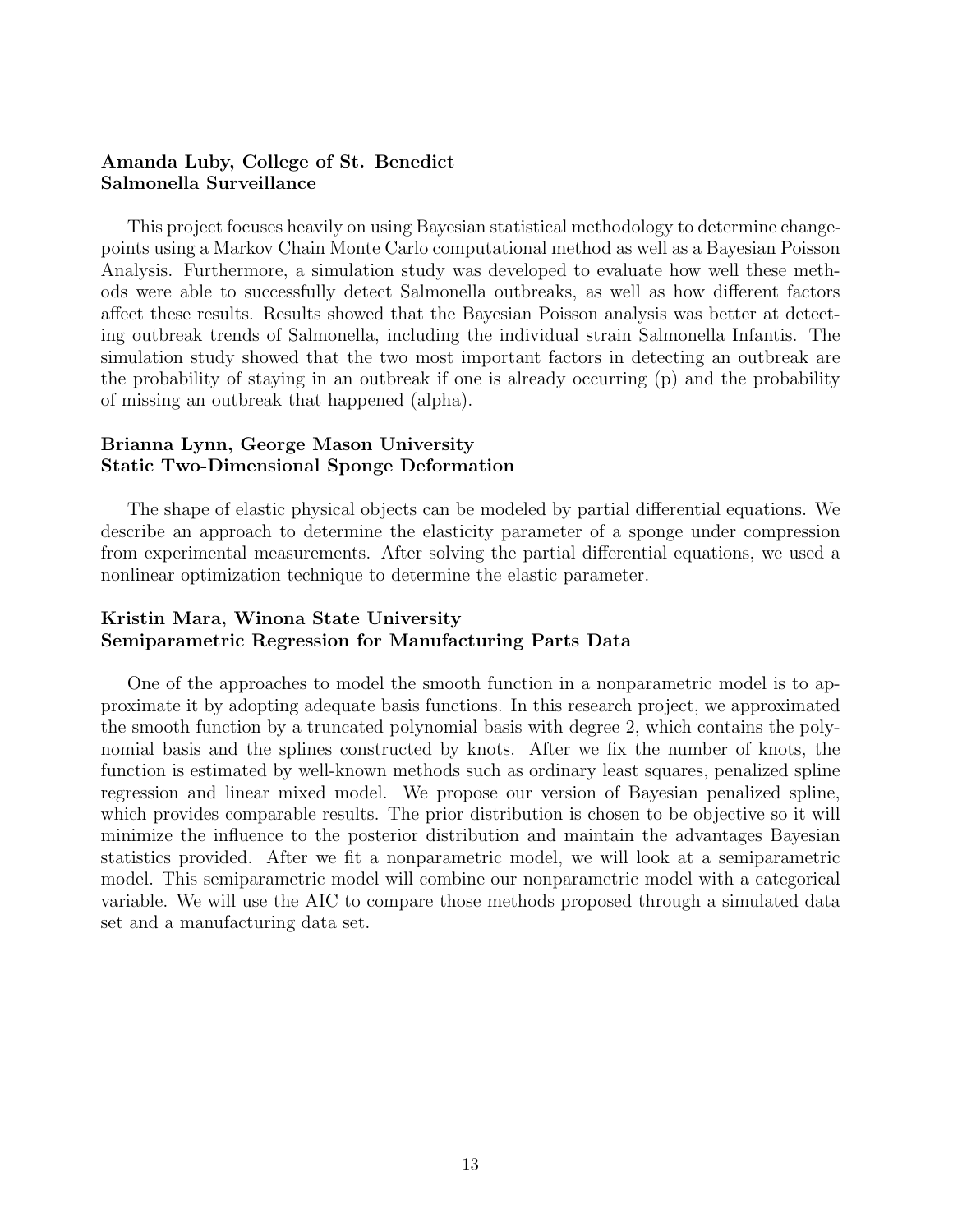#### Katie McKeon, University of Nebraska - Lincoln Voltage Assignments for Graph Products

A voltage assignment function maps edges from a graph to elements in a group. A voltage graph is then the combination of a graph G, a group A, and the voltage function  $\alpha$  from  $E(G)$  to A. This voltage graph can be used to generate a lift graph,  $\hat{G}$  such that  $\hat{G}$  encodes information about both the group operation and the original graph G. In this talk, we investigate the relationship between a graph product of two lift graphs  $G$  and  $H$  and the lift of a product of two graphs G and H. Specifically, if  $*$  denotes some graph product operation (e.g. the Cartesian product, the direct product, etc.), we attempt to derive a voltage graph for  $G * H$ , so that  $\widetilde{G} * \widetilde{H}$  is isomorphic to  $\widehat{G} * \widehat{H}$ .

# Claire Merriman, Vanderbilt University Properties of Pythagorean triples over the integer quaternions and a partial parameterization

In the rational integers, there is a well known parameterization for all primitive Pythagorean triples. This parameterization can only be extended to commutative rings. However, there is a lesser known parameterization where  $r^2 = st + ts$ , then  $(r + s, r + t, r + s + t)$  is a Pythagorean triple in any ring. This talk will explore when  $r^2 = st + ts$  where  $r, s, t \in \mathbb{H}_{\mathbb{Z}}$ , the ring of quaternions with integer coefficients. Additionally, it will look at some properties of Pythagorean triples in this ring that could be helpful to finding a complete parameterization.

# Rosanna Mersereau, Western Oregon University Magic Cayley-Sudoku Tables

A Cayley-Sudoku Table (C-S Table) is the Cayley table of a finite group arranged (unconventionally) so that the body of the Cayley table is divided into blocks containing each group element exactly once, as in a sudoku puzzle. Dr. Michael B. Ward and his students introduced C-S Tables in Mathematics Magazine 83 (2010) pp. 130-139. In this talk we introduce Magic C-S Tables in which each block of the C-S Table is a magic square. That is, the (group) sum of the entries in each row, column, and diagonal of each block equals the same fixed group element. Examples and theorems from the first half of the 6-month research period will be presented.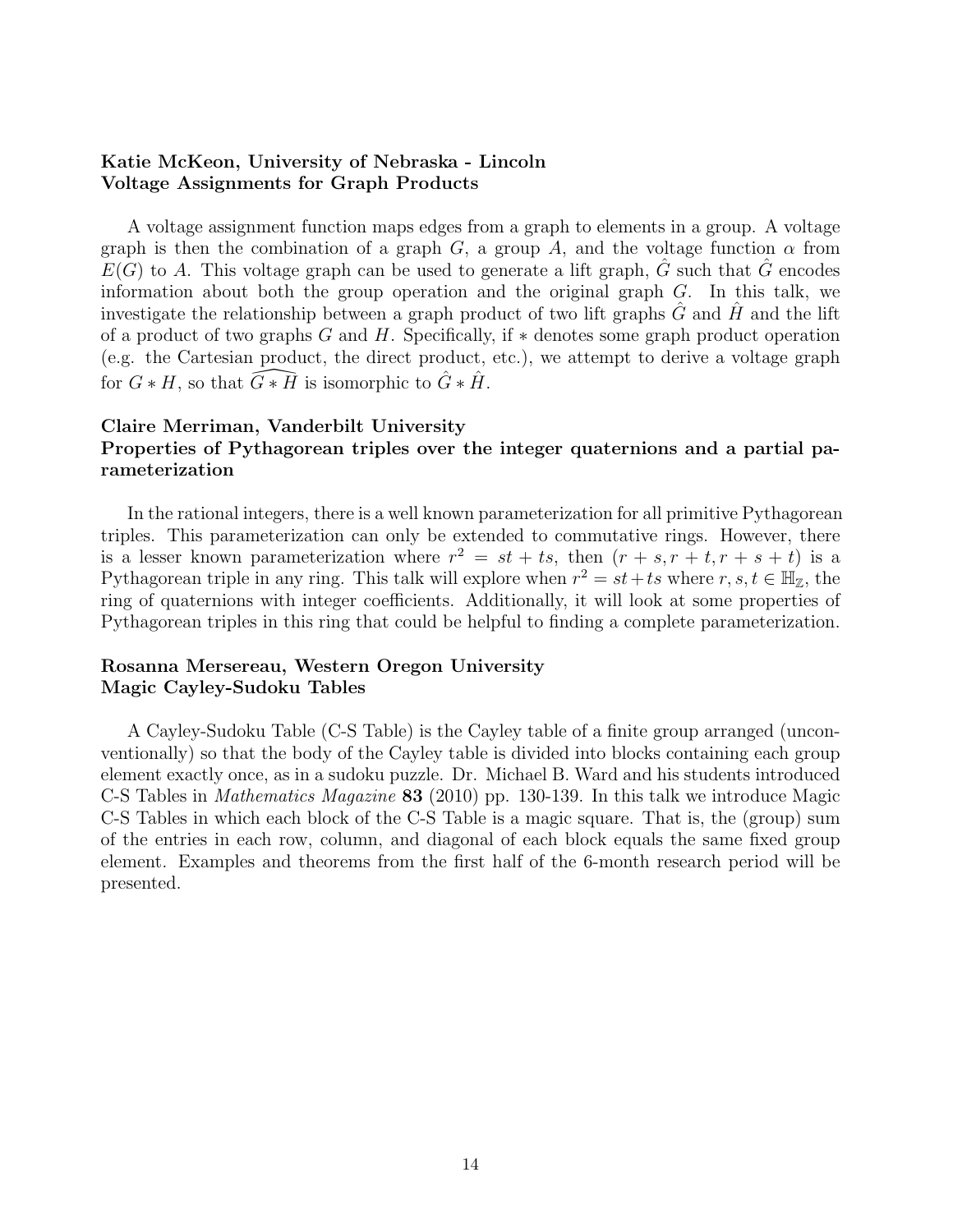#### Alice Nadeau, Grinnell College On the Folding of L-shapes

Recent work in computational geometry has begun to address the question: Can a given convex polyhedron be unfolded into a simple polygon and then refolded into any other convex polyhedron? One facet of this question investigates the space of polyhedra that can be realized from folding a given polygon. While the folding of convex polygons is fairly well understood, there are still many open questions regarding the foldings of non-convex polygons, and current methods for determining their polyhedral realizations are computationally inefficient. We analyze these realizations and their volumes derived for the polygonal family of 'L-shapes,' parallelograms with a parallel copy removed from a corner. This family includes the special case of the rectangle which has been previously studied. We study the family of polyhedra that unfold to a common L-shape and provide developments in the topics of maximal volume polyhedron, edge relocation, diagonal flipping, and topological space.

### Cara Nickolaus, Washington University in St. Louis Intrinsic Linking in Graphs

A graph is intrinsically linked if every embedding of the graph contains some pair of cycles that form a non-split link. Robertson, Seymour, and Thomas originally proved the minor minimal set of intrinsically linked graphs to be the Petersen Family Graphs in 1995. We seek strategies to reprove this result in a simpler way by defining new concepts such as weak flexible planarity and flatness and by exploring the conflict graphs of maximally planar subgraphs, analogous to Tuttes work with conflict graphs associated to cycles. We also discuss results regarding permutation graphs and intrinsic linking of the join of a graph and two disjoint vertices.

# Diana Oliff, Rutgers University New Brunswick Number of Solutions to Quadratic Equations Over 2 by 2 Matrices over the Quaternions

An nth degree polynomial over the real numbers has at most n solutions. However, this statement does not generalize. For example, a quadratic over the quaternions can have 1, 2, or infinitely many solutions. Dr. Robert Wilson and I looked at the number of solutions to a quadratic equations over  $M_2(H)$ , that is, 2 by 2 matrices over the quaternions. We used an injective homomorphism from  $M_2(H)$  into the set of 4 by 4 matrices over the complex numbers to prove that almost all of the time - on a Zariski open set - there are at most 6 solutions.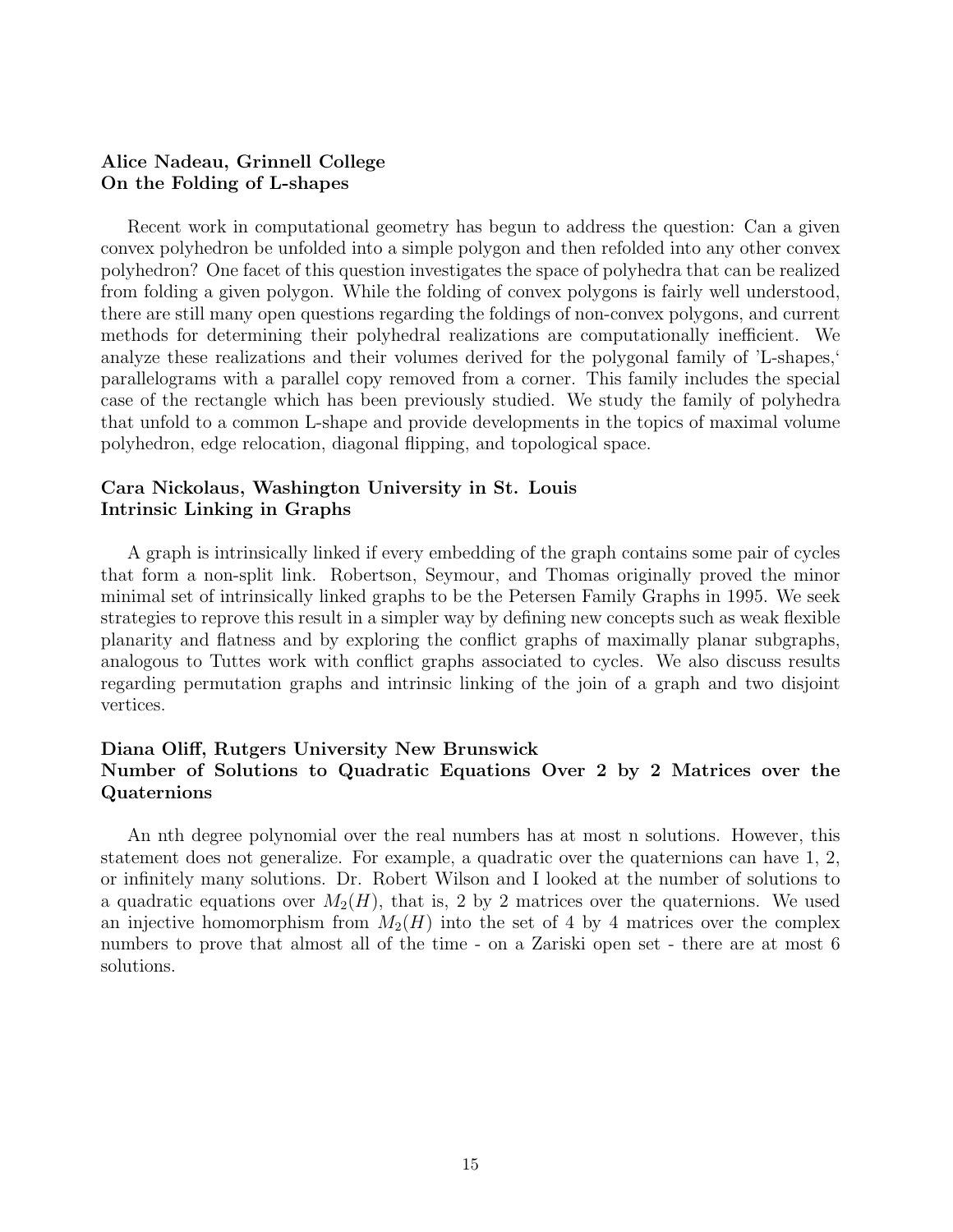#### Rachael Osborn, Pittsburg State University Chromatic Number of Intersecting Subgraphs

In this presentation we will outline a solution to Problem  $# 11625$  from the MAA Monthly. We will outline a proof for a formula involving the maximum chromatic number  $\chi(G)$  of intersecting subgraphs of simple graphs on n vertices. Let  $G$  and  $H$  be subgraphs satisfy some technical conditions, we find and prove the maximum  $\chi(G) + \chi(H) - \chi(G \cup H)$  when  $G \cup H$ has n vertices. We will also discuss a lower limit for this number. This topic applies to map coloring and uses basis concepts in graph theory.

# JoFawna Reali, California State University, Stanislaus Susana Urquizo, California State University, Stanislaus Calculus of Variations: Minimizing a Family of Functions

In Calculus of Variations, the Minimal Surface and Brachistochrone problems can be related to a family of functions, called a functional. Optimal solutions are the functions that minimize the functional. The theoretical solution to each of these problems can be found with methods of Calculus of Variations. In other words, we will derive the Euler-Lagrange equation from the Gateaux Variation of the functional set equal to zero, and the resulting partial differential equation will describe the true solution. The objective of this research is to numerically calculate the solution by selecting data points near the true solution and running them through the steepest descent algorithm until the points are aligned with the true solution. The curve that is mathematically described is the theoretical solution. This method of numerically calculating the minimum of a functional can be applied to anisotropic smoothing models in image processing such as restoring regions of interest in medical images.

# Camila Reyes, California State University, Stanislaus The Effect of Experiment Design on Network Inference

The network inference or reverse engineering problem consists on estimating the connectivity of a system from data. This problem is an important aspect of many areas of applied mathematics, specially when modeling biological systems. Recently, algorithms to reverse engineer Boolean network models have been developed; however, methods for collecting the data sets have not been examined sufficiently and it is not known what is the best way to collect data in order to obtain the best infered network. In this talk, we show that for Boolean networks there are optimal ways to collect data for the network inference problem, based on the number of nodes in the network and the amount of data that is available. The results of our work provide a basis for researchers to obtain the most efficient data set, depending on experimental circumstances, to perform network inference.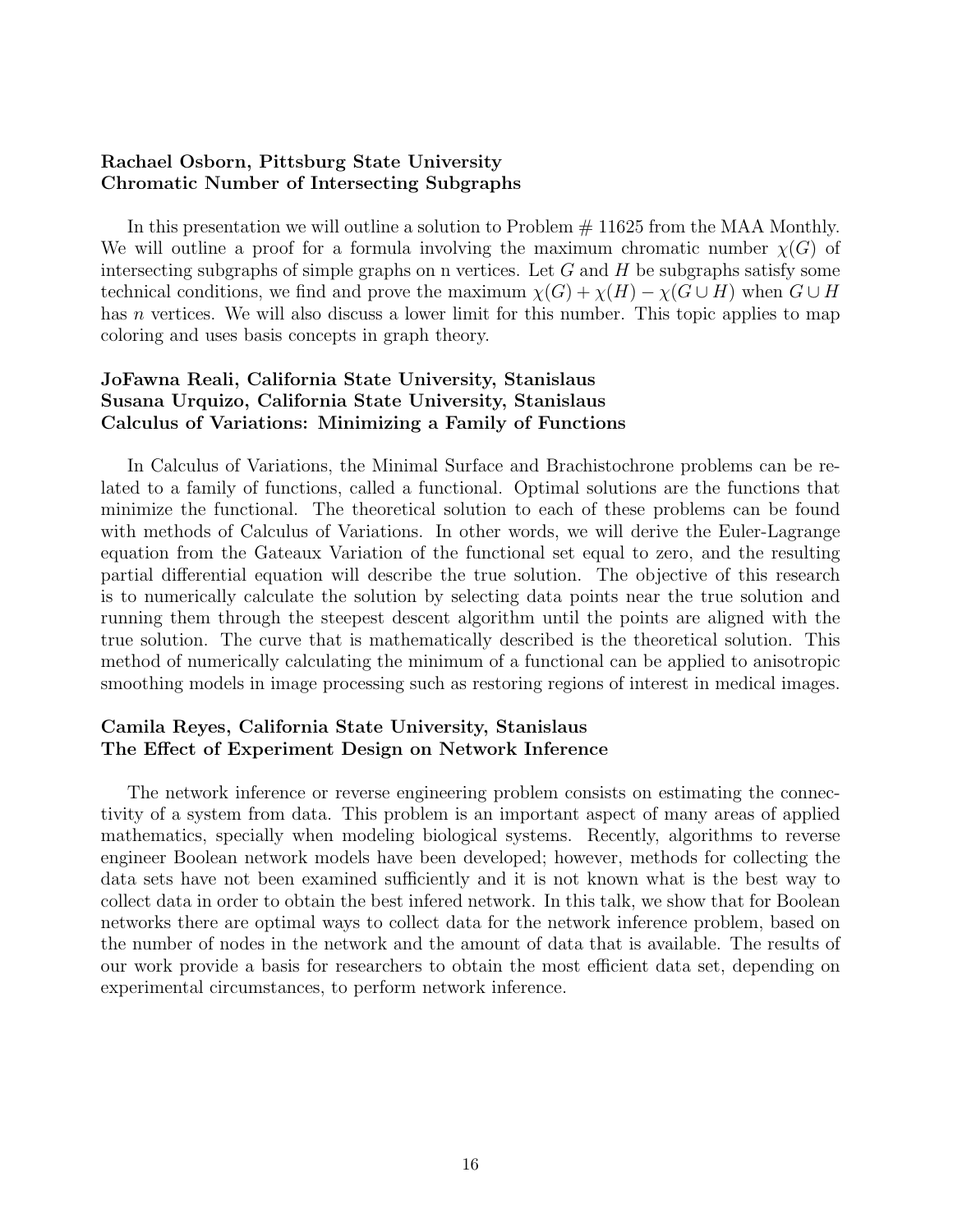Megan Rodriguez, Hood College see Natalie Guerra

#### Amanda Russo, La Salle University Perfect Graphs: An Application and a Conjecture

A perfect graph, G, is a graph for which the chromatic number of every induced subgraph H is equal to the clique number of H. The chromatic number of any graph is the minimum number of colors needed to color the vertices of G such that no two adjacent vertices share a color. The clique number of any graph, G, is the largest complete subgraph of G. In 1960, a Strong Perfect Graph Conjecture was presented by Berge and in 2002, it was confirmed by Chudnovsky, et al. resulting in the Strong Perfect Graph Theorem. This work considers both a concept and a problem that have come out of this theorem. The concept lies in the use of strongly perfect graphs and their application to optimal choosing. The problem that this research looks at is an outstanding open question that involves uniquely colorable perfect graphs and the connection these graphs have to clique number. This work shows the progress made on these topics and the conclusions that have been drawn from the research.

#### Alison Schuetz, Hood College The Mandelbrot Set

The Multibrot Set  $\mathcal{M}_d$  is the set of all complex parameters  $x \in \mathbb{M}$  for which the orbit of 0 under the map

$$
f_{x,d}(z) = z^d + x
$$

remains bounded. In particular, for  $d = 2$ , this set is the Mandelbrot set M.

Of particular interest in complex dynamics is the orbit of 0 under  $f_{x,d}$ . We construct formulas for the coefficients of the power series in  $x$  of the infinitely iterated Multibrot polynomial

$$
f_d^{\infty}(x) = \lim_{n \to \infty} f_d^n(x),
$$

where  $f_d^n(x)$  is defined recursively by the formula  $f_d^0(x) = 0$  and  $f_d^n(x) = (f_d^{n-1})$  $\binom{m-1}{d}(x)$ <sup>d</sup> + x for  $n \geq 1$ .

To locate parameters  $x \in \mathbb{C}$  which have orbits of period n, we compute the complex roots of polynomials  $f_x^n(0)$ . We sum the power series  $f_d^{\infty}(x)$  and use these sums to locate the d fixed points of our function  $f_{x,d}(0)$ .

#### Katie Sopczynski, Slippery Rock University Dowker Notations of Knots

In the field of knot theory, Dowker notation is an easy way to describe a given projection of a knot. Our talk will explore several questions concerning Dowker notation including: Why is there always an even and an odd number at each crossing? Why is Dowker notation a practical way to describe a knot? Is it true that for an n-crossing knot in the standard projection, there are always 2n different notations?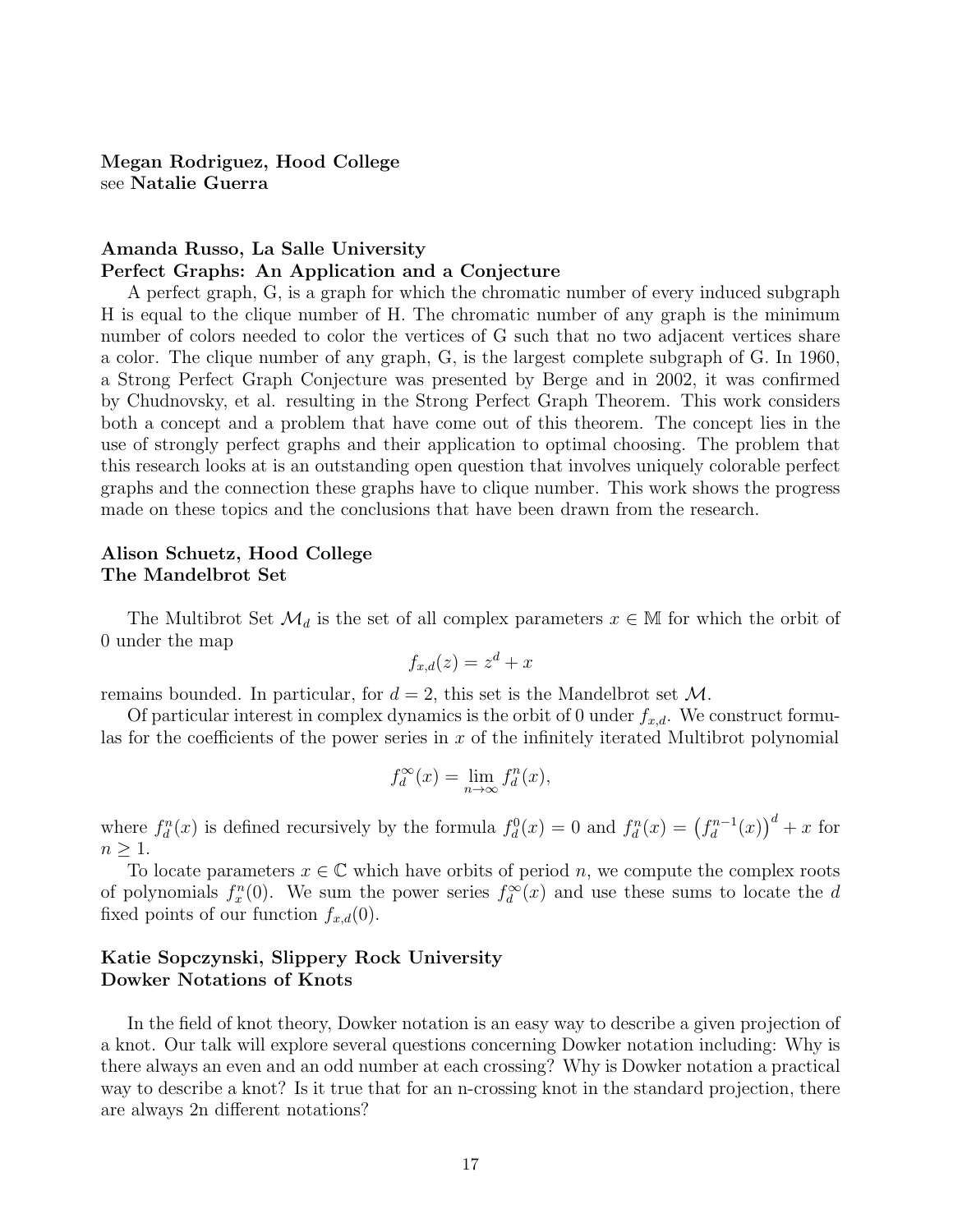#### Bridget Toomey, Grinnell College Incongruent Restricted Disjoint Covering Systems (IRDCS)

It is impossible for a covering of the integers to be both incongruent and disjoint; however, systems of congruences that cover only finite intervals can satisfy both of these conditions. These systems are called incongruent restricted disjoint covering systems (IRDCS). We place a particular emphasis on our findings regarding a special case of IRDCS, the  $9 - 6 - 3$  construction. We also present modifications we made to an existing program which computes all IRDCS of a given length in order to find only  $9 - 6 - 3$  constructions.

#### Whitney Turner, Freed-Hardeman University see Lauren Akin

Susana Urquizo, California State University, Stanislaus see JoFawna Reali

Tara Walker, Seattle Pacific University see Stephanie Carter

#### Catherine Watkins, Johns Hopkins University Optimal Digital Elevation Model Estimation

In this research, we explore techniques in digital elevation model generation without the use of fiducial points. A digital elevation model (DEM) is a three-dimensional representation of a terrain generated from a set of two-dimensional images. The current method of DEM formation consists of two steps: registration and DEM generation. In this talk we formulate a one-dimensional strategy, whose basis is a minimization problem, which can be used to generate a DEM without the use of fiducial points. The method we developed makes use of a variety of cost functions, which determine the similarity between photographs, and various deterministic and stochastic minimization techniques, which minimize the costs functions and give us the unknown DEM parameters, simultaneously.

#### Laura White, Arkansas State University Construction of Generalized Minimum Aberration Designs from Handmard Matrices of size 32

Regular fractional factorial designs are widely used experimental designs for studying effects of two or more variables simultaneously, but leave large gaps in run size. Non-regular fractional factorial designs can be constructed for every run size that is a multiple of four, which allows run size flexibility and economy. My research will focus on construction of optimal designs from Handmard Matrices of size 32 using graphic processing unit (GPU) technology, with a primary objective of providing, for the first time, comprehensive tables for the best 32 runs designs available. Creating design tables make it possible for engineers and scientist to plan experiments for any number of variables less than 32 to be studied within 32 runs.